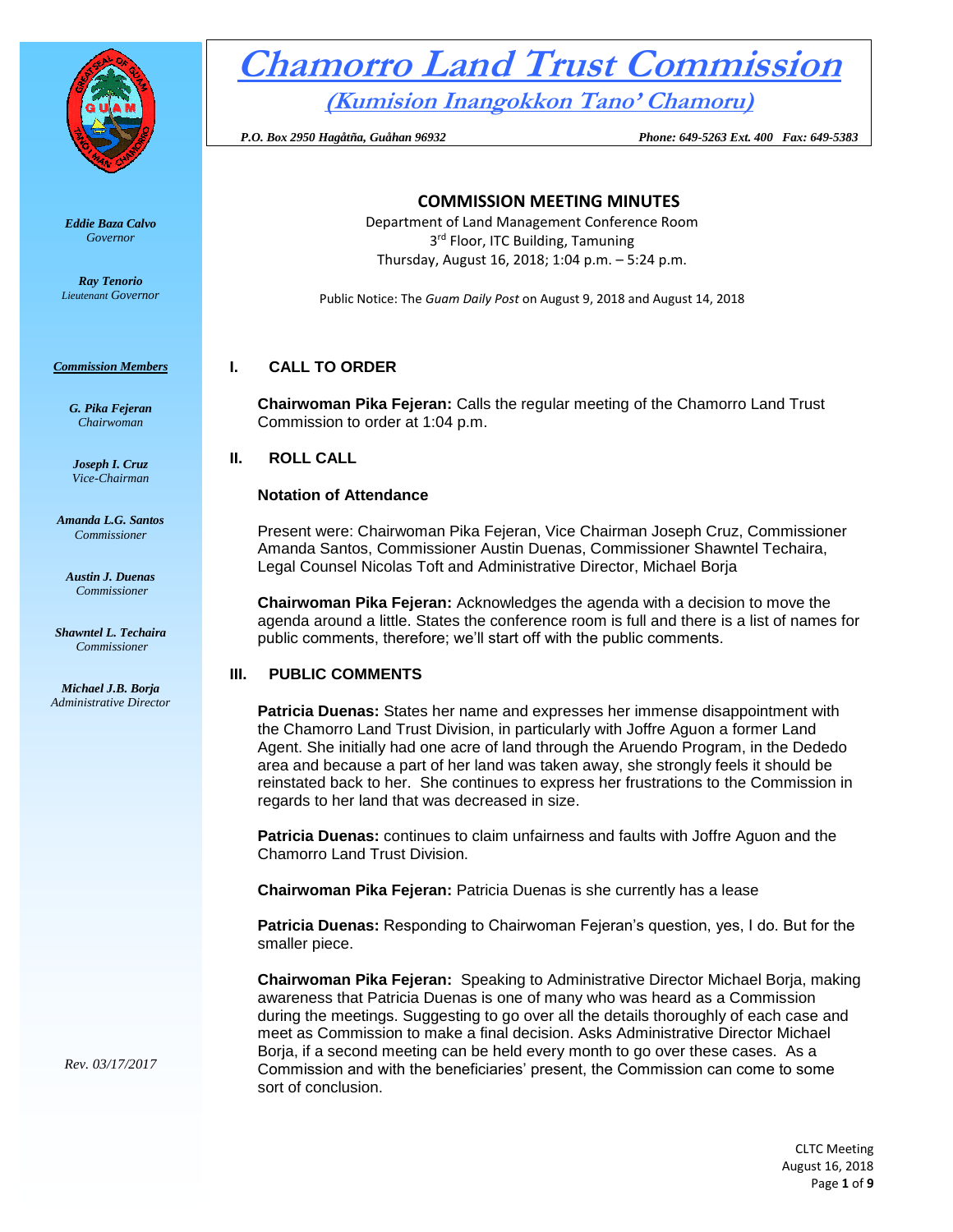**Administrative Director Michael Borja:** Responding to Chairwoman Fejeran's suggestion, yes. We can schedule to meet the first Thursday. September 6, 2018 at 1:00 p.m.

**Chairwoman Pika Fejeran:** Confirms the date and time with Patricia Duenas. Sincerely apologizes and reassures Patricia Duenas that the Commission will go over her file and not ignore her concerns.

**Chairwoman Pika Fejeran:** Request that a full staff report be done for CLTC Lessee Patricia Duenas in preparation to discuss on Thursday, September 6, 2018, the next CLTC meeting.

**Chairwoman Pika Fejeran:** Calls the next person on the list, Mr. Jose Chargualaf.

**Jose Chargualaf:** Explains to the Commission the initial awarding of the Chamorro Land Trust property for him was in the Pagachao Agat area. He declined the Pogachao area and opted to get the agriculture property and requested to be placed in the Municipality of Inarajan. Based on his request and in the best interest of he and his family, he accepted the lot in Inarajan. He continues to explain the present condition of the lot which is muddy and it is wetland. He recommends the Commission to inspect his assigned property before approving a map because there is no access.

**Chairwoman Pika Fejeran:** Calls Anjolisha Aguon, next on the list.

**Anjolisha Aguon:** States her name and who she is speaking on behalf for, Gregory Aguon. Informs the Commission they were told to speak to the board about their road condition in Mangilao. She wants to know if the road access has been figured out and when will it be open.

**Administrative Director Michael Borja:** Asks if he may explain to Anjolisha and the Commission the current situation the family is in. Confirms if it is the Kenny's Café road.

**Anjolisha Aguon:** Responds to the confirmation, yes, it is that road.

**Administrative Director Michael Borja:** Informs Anjolisha Aguon and the Commission that her concern has been addressed to the Attorney General's office, Department of Public Works and because the other party, Mr. Benevente who is preventing public access has a lease with the Department of Agriculture, that agency has been notified as well.

Department of Agriculture has tried to serve him a notice which he refused to receive.

So now, the only way to go about this is through the legal route. There is a meeting scheduled for tomorrow referring to (August 17, 2018) with the assigned attorney to the case. The meeting is with all three agencies. However, it is difficult for us (referring to CLTC) to do anything about it right now and emphasizes, again, the other party has a lease issued to him through the Department of Agriculture.

**Anjolisha Aguon:** Responding, indicates she understands and asks about water and power connection.

**Administrative Director Michael Borja:** Replying to Anjolisha Aguon, not just yet. You need the road to be public access because that is where the power and water will be running through.

**Vice Chairman Joseph Cruz:** Asks Administrative Director Michael Borja if the easement alignment is designated on the survey map.

**Administrative Director Michael Borja:** Responding to Vice Chairman Cruz's question. Yes, it is. It has been since the 70's. The Department of Agriculture Lease was issued to Mr. Benavente in the 90's.

**Chairwoman Pika Fejeran:** Asks what are we (referring to CLTC) expecting from the AG.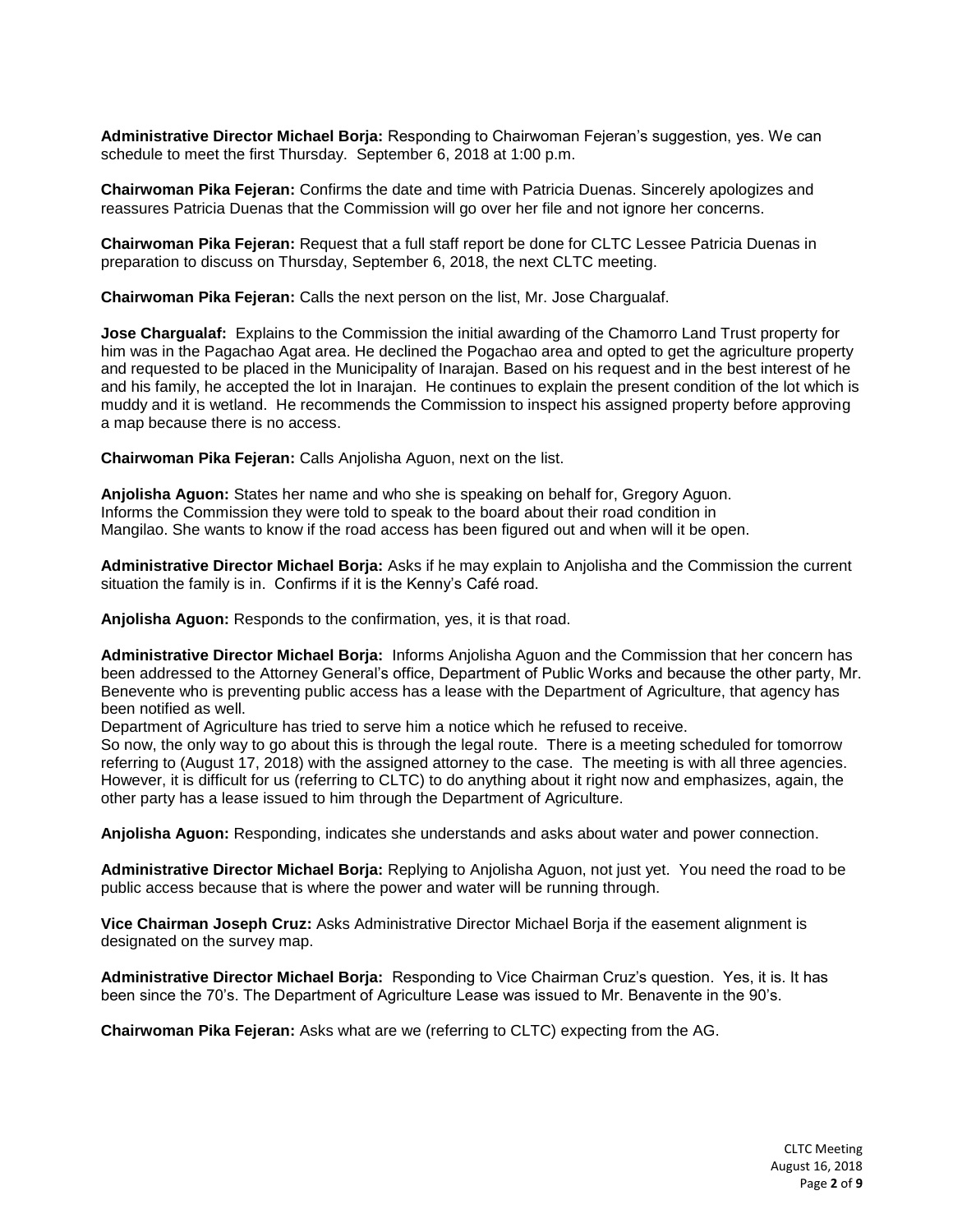**Administrative Director Michael Borja:** Responding to Chairwoman Fejeran's question. To have the Department of Agriculture lessee cease his blockage from the government to give and easement for public access.

**Chairwoman Pika Fejeran:** Extends her apologies to Anjolisha Aguon and reiterates that the Administrative Director has gone through all avenues to assist them and now it is in the hands with the Attorney General.

#### **Chairwoman Pika Fejeran:** Calls Trini Torres, next on the Public Comments list

**Trini Torres:** Speaks in the Chamorro Language to the Commission. With great expressions, she shares her concerns and her opinions for the Commission to stick to the Rules and Regulations; don't deviate from it. The Chamorro Land Trust is for all the people, not just one person or one family. She strongly feels the Chamorro Land Trust should be safe guarded and highly agrees there should be an Administrative Director for the Chamorro Land Trust. She strongly encourages the Commission to fight for the people, fight for the Chamorros, fight for what she believes in, including to increase the stipend amount for them (referring to the Commission). Extends her thanks the Commission for their time and allowing her to voice her concerns.

#### **Chairwoman Pika Fejeran and Commissioner Amanda Santos** thanks her.

**Chairwoman Pika Fejeran:** Calls Robert Celestial, next person for Public Comments.

**Robert Celestial:** Greets the Commission members and states his name. After citing and reading 21 GCA § 75102 (b) to the Commission members; his question is, what is the intention on switched applications and leases? (referring his question to the Commission). Informs the Commission, he falls under the switch category. He followed the process told by the Directors and Staff at the time of his switch. He is concerned with his lease along with others in the same or similar situation.

**Chairwoman Pika Fejeran:** extends her appreciation to Robert Celestial for coming to the CLTC Board and sharing his situation and concerns with them. Chairwoman Fejeran reassures Robert Celestial that the Commission is there to work with them, to keep their best interest in mind and to make sure that they are taken care of (referring to the CLTC beneficiaries).

**Chairwoman Pika Fejeran:** Calls Jodene Sanchez, next person for Public Comments

**Land Administrator Margarita Borja:** Informs the Board of Commissioners, Jodene Sanchez is on the agenda.

**Chairwoman Pika Fejeran:** Makes note that she will have a chance to state her situation as she is a part of the agenda and will discuss her later in the meeting.

**Chairwoman Pika Fejeran:** Calls for any other individuals who may have signed up for public comments late.

**Vincent Aguon:** Steps forward, expresses his concern with the adjacent property to his property in regards to unauthorized occupants with a great amount of trash of all sorts. He appreciates the assistance of the CLTC Staff who did an inspection and notified the specific individuals who continue to improperly dispose their trash. These individuals have been evicted but continue to live on the property. When the CLTC Staff notified the individuals for their trash, it was stopped; however, just for a short period of time. He also reemphasizes how grateful he is with the CLTC Staff but feels it was a temporary fix because they are back with double the amounts of trash. It has continued on again, this time it has gotten worse; Vincent Aguon states to the commission.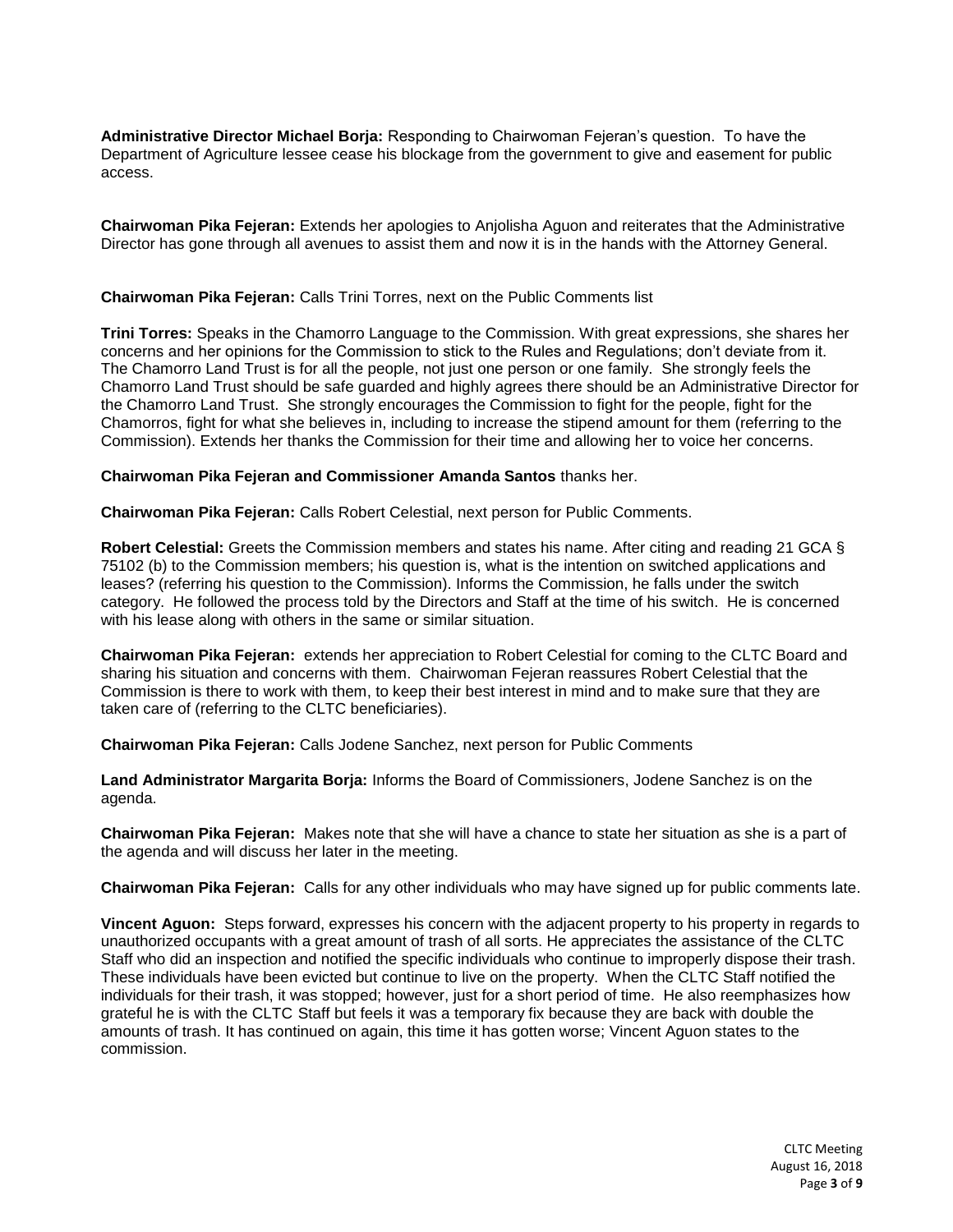**Administrative Director Michael Borja:** in response to Vincent Aguon's concerns. Guam EPA has been notified, those individuals were given a notice of violation, again a citation was issued to the neighbors by EPA. As for CLTC, we'll issue an eviction notice. They have no rights to the property, at least none at this time, they have no lease with CLTC. With the help of EPA, there is documentation of violation.

**Chairwoman Pika Fejeran and Administrative Director Michael Borja** extends great appreciation for neighbors like him (referring to Vincent Aguon) for bringing the issue to the board.

**Chairwomn Pika Fejeran:** calls for any other individuals who wish to make comments.

**Raymond Perez:** States his name and informs the commission that he is in a situation like Robert Celestial. His grandmother gave him her CLTC property. He bought a 10k container home. Cleared property along Ysengsong road. His other half (referring to his girlfriend) as well has property in Machanaonao.

**Chairwoman Pika Fejeran:** Reassures Raymond Perez nothing will happen to his lease as far as it becoming null and void. Emphasizes the job as the Commission which is to act exclusively in the interest of the CLTC applicants, the beneficiaries. His lease remains as is.

**Raymond Perez:** Informs the Commission, he has paid for his property to be surveyed, cleared his property, he was told by a Land Agent who is no longer employed with CLTC that there will be infrastructure at his property but it has been five, six years and still does not have infrastructure. He has a lease, a lease that was signed by the Governor. Pulls water from a relative's place, still continues to plant and tries to abide with what the lease states.

Explains to the Commission he has been prequalified from Guam Housing Corporation. He is the sole provider for his family, a family of six. A written a letter addressed to the Administrative Director was sent to switch properties with his other half; she has infrastructure on her CLTC property. Again, emphasizes he has done everything that he was told to do by CLTC and he is still in the same situation with no infrastructure and with fear of his lease becoming null and void.

**Chairwoman Pika Fejeran:** Thanks Raymond Perez again and restates that he is not alone and there are so many in the same situation as he is in.

**Carmelita Santos:** States her name and the relation to Lucia Taitano, the CLTC lessee. Her name (referring to her mom) is listed on the delinquent tax listing. She never received a notice throughout the years, now she is billed for tax years 2006 - 2017 in the amount of \$6,000.00. She is living on a fixed income, not sufficient enough to pay the delinquent tax. Requesting assistance from the Commission to waive the tax amount owed and to be placed on the September 6, 2018 meeting to further discuss the situation in hopes of some assistance from the Commission to waive the tax penalties.

**Administrative Director Michael Borja:** In response to Carmelita Santos, clearly explains, that it is not CLTC that issues the delinquent tax notices; it is the Department of Revenue and Taxation and agrees with Chairwoman Fejeran's decision to be placed on the September 6 agenda.

**Chairwoman Pika Fejeran:** Calls on any others who wish to make a public comment.

**Glenda Garcia:** States her name and who she is speaking for which is on behalf of her late husband, Juan T. Garcia. She explains to the Commission, before her husband's passing, he tried to put her name on the CLTC Lease. Unfortunately, her parents are from Saipan but she was born and raised in Guam. The husband listed his son as a beneficiary; however, the beneficiary had passed away as well.

**Administrative Director Michael Borja:** Explains, unfortunately the issue will not be resolved overnight. There is an ongoing law suite with a similar situation. States the law does speak in fact; if a spouse of the lessee is not a Native Chamorro can designate someone else that is Native Chamorro. But because the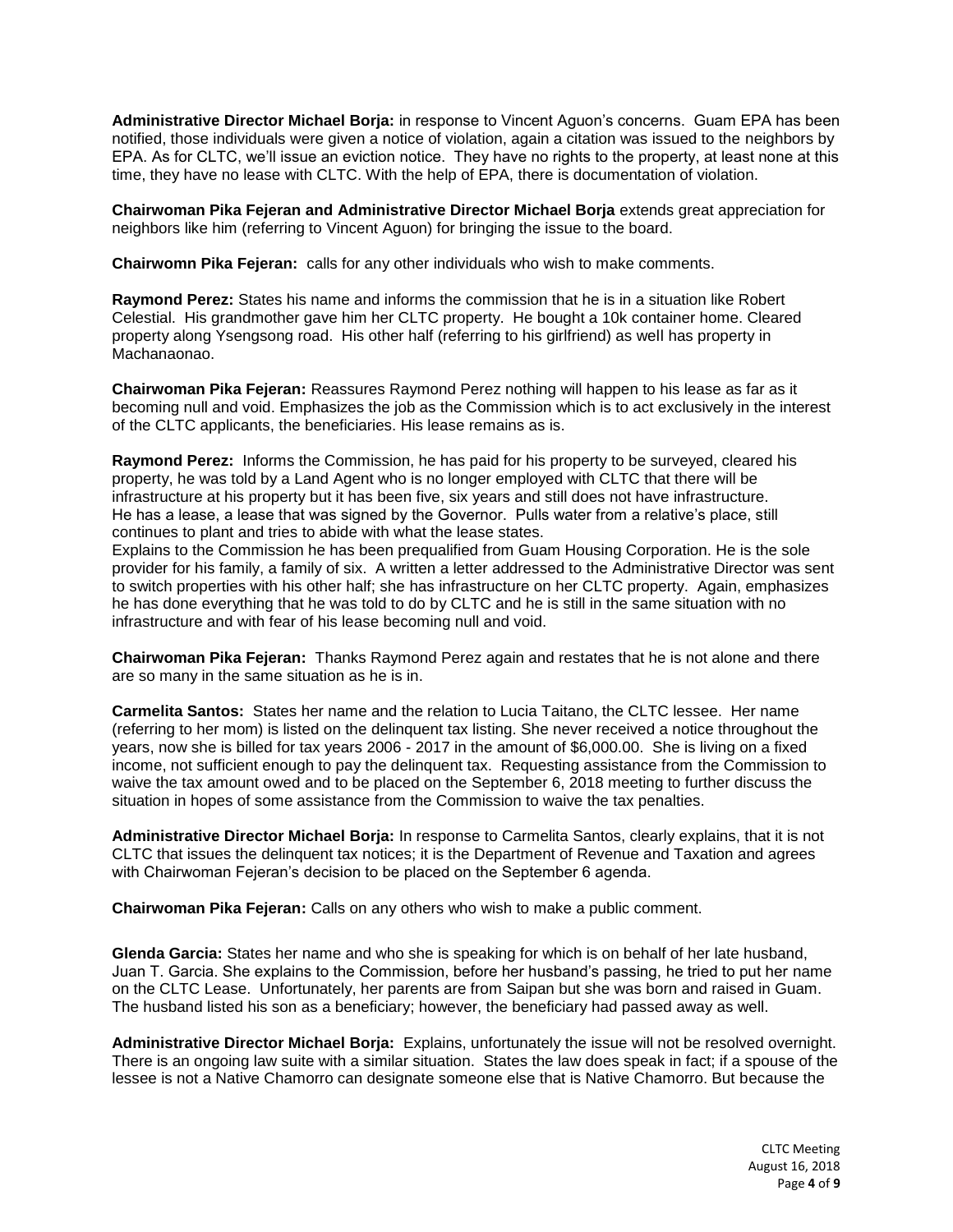intention is to have the nephew who he (referring to the late lessee) take over the lease but he is a minor, you would have to be the nephew's legal guardian.

**Assistant Attorney General Nicolas Toft:** There is something in the law that states you may be able to do that, provided you are the legal guardian.

#### **[Discussion ensues]**

**Administrative Director Michael Borja:** Requests from the Commission to have Glenda Garcia be placed on the September 6 meeting.

**Chairwoman Pika Fejeran:** Agrees and informs Glenda Garcia she'll be placed on the agenda for the meeting scheduled for September 6, for further discussion and review.

**Chairwoman Pika Fejeran:** Calls for anyone else who would like to make a public comment.

**Francisco Guerrero Benavente:** States his name and informs the Commission that he had applied for Chamorro Land Trust. Since September 10, 2017, he has been following up numerous times. He showed CLTC Staff that he has a copy of the receipt and his application but claims his application in not on file.

**Chairwoman Pika Fejeran:** Apologizes to Francisco Guerrero Benavente for his patience and for the miscommunication. She points out that he is on the list along with others who are still waiting for land.

**Chairwoman Pika Fejeran:** Calls for any other persons who would like to make a public comment.

**Teresa Blas:** States her name and who she is speaking on behalf for which is her late husband, Pual Blas who passed away in November 2011. In January of 2012, she came in to CLTC office to submit his death certificate and was told she has no rights to his lease with no explanation. At a later time, she came back into the CLTC office and spoke with Joffre Aguon who says he will follow up but never heard back from him. This year, Department of Land Management has come up with different issues regarding CLTC. She restates that she is speaking now because she wants to know what exactly does her situation mean. She informs the Commission she and Paul got married in 2003, came in to CLTC in 2004 with and affidavit to add her onto the lease. From 2004 through 2010 he was incarcerated. She, however, resided on the property from 2004-2009. Based on her information and understanding he (referring to her late husband, Paul Blas) sent a letter requesting to remove her from the property in 2008. We were never divorce nor separated and says she would like a clearer understanding of where she stands.

**Chairwoman Pika Fejeran:** Asks the CLTC staff if anyone has worked with Ms. Blas.

**Land Administrator Margarita Borja:** Responding to Chairwoman Fejeran. Yes, we have.

Basically, in the past, it was allowed to include a spouse on the lease; if at any time the original applicant chooses to remove, that was allowed as well. Now, should the original applicant come in and chooses to remove anyone from the application or lease, the individual (referring to who was originally added) would have to agree to be removed. In this case, Paul Blas didn't come in but a letter, a notarized letter requesting to remove her, (referring to Teresa Blas) from Paul Blas was received by our office. The letter was shown to Teresa Blas requesting for her to be removed. She (referring to Teresa Blas) claims Paul Blas was not at the area the letter originated from and feels the letter may have been tampered with.

Land Administrator Margarita Borja also informs the commission that it was explained to Teresa Blas, she is unaware of Paul Blas' whereabouts are. It was an original notarized letter that our CLTC office received and to determine whether the letter was tampered with is not something she would know about.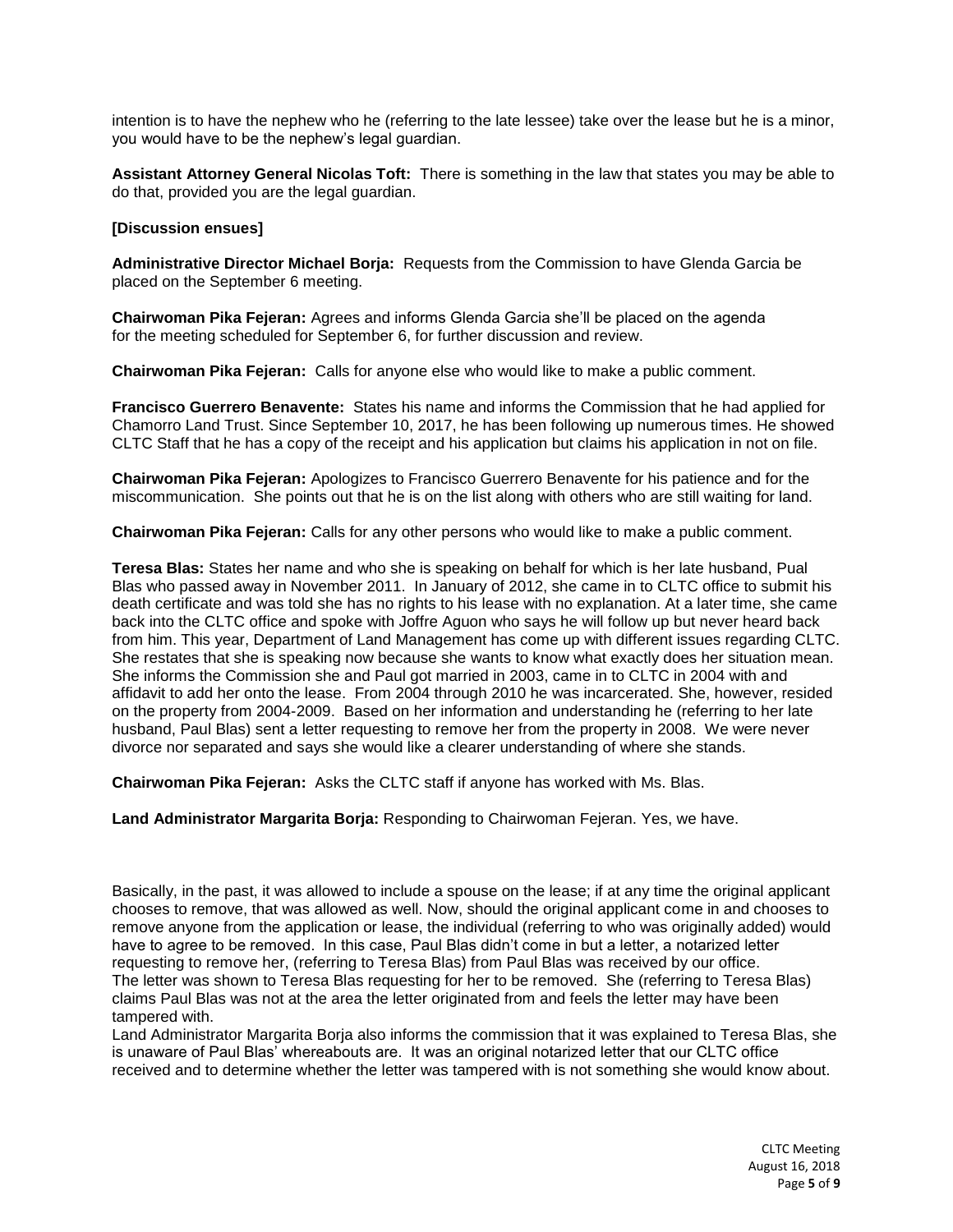**Chairwoman Pika Fejeran:** Asks, since he is deceased, does Paul Blas have a beneficiary listed in his file.

**Land Administrator Margarita Borja:** Responding to Chairwoman Fejeran's question. Yes, he does. He has is daughter, Vanessa listed; she is who is named on our (referring to CLTC) database.

**Teresa Blas:** Confirming with the Land Administrator Margarita Borja that it is Vanessa Blas listed as the current beneficiary. Vanessa is Paul Blas' oldest daughter, she is not their daughter together. Informs the commission she and Paul only have one child together, a son who is now 13 years old.

#### **Chairwoman Pika Fejeran:** Asks where is she at today?

**Teresa Blas:** Responding to Chairwoman Fejeran's question. She is here on Guam, residing with who she believes are her (referring to Vanessa Blas) in-laws.

**Land Administrator Margarita Borja**: Explains to the Commission, looking at the data base right now, it still isn't on Vanessa's name, solely. It shows, Paul and Vanessa and shows Vanessa is the beneficiary. Father and daughter, father passes away, Vanessa, the daughter will assume the lease. Also informs the Commission, she is not sure why the lease hasn't been transferred to Vanessa's name yet.

#### **[Discussion ensues]**

**Chairwoman Pika Fejeran:** Addresses Teresa Blas and states that the necessary steps have been followed. The beneficiary listed is Vanessa Blas, the daughter. The Commission is not able to take away those rights from the daughter. As of now, it remains as is. Suggested to work with Vanessa to see if she would be willing to turn over the lease to her (referring to Teresa Blas).

**Chairwoman Pika Fejeran:** States there is another public comment and for the individual to step forward.

**Albert Anderson Pascua:** Speaking on behalf of his son, Gilbert Carbullido Pascua regarding a switch with time and date. In 1997, his ex-wife had applied for CLT Property, was given a lease and in 2008 she moved to the states. When their son became the legal age he (referring to the son) asked his mother to obtain the lease that his ex-wife was given. She agreed, all the necessary documents were signed and submitted.

The concern is, if the lease was transferred to his son, Gilbert Pascua and all the authorized signatures were on the lease to include the Governor's signature; will the lease be null and void as well.

**Land Administrator Margarita Borja**: Informs the Commission that his (referring to Albert Pascua) son's lease is pursuant to the law.

**Chairwoman Pika Fejeran:** Addresses Albert Pascua and confirms that his son's lease is pursuant to the law, therefore: it does not fall in the null and void category.

Chairwoman Pika Fejeran: Moves into the next item on the agenda.

# **IV. NEW BUSINESS**

# **i. Maps & Addendums**

In regards to Maps & Addendums a Survey Map Review Committee was recommended and designated by Chairwoman Pika Fejeran. This committee is to review and enhance the process of the survey maps and schemes that is required for board approval. Serving in the Survey Map Review Committee is Vice Chairman Joseph Cruz and Commissioner Austin Duenas.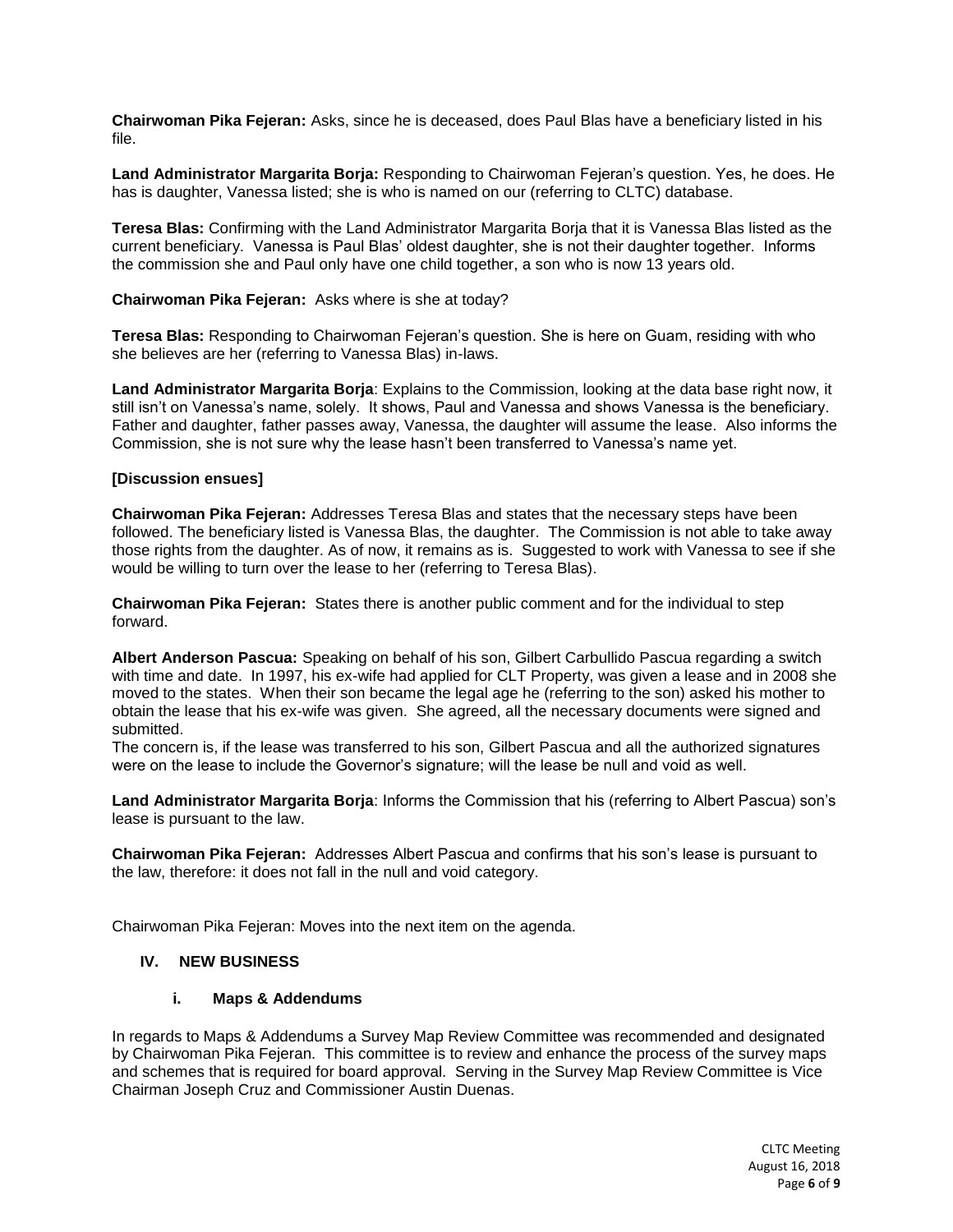The following maps that were presented by CLTC Staff, Melvin Javier were approved by motion.

- a. 206FY2018
- b. 213FY2018
- c. 216FY2018
- d. 221FY2018
- e. 225FY2018
- f. 228FY2018
- g. 295FY2018

The following maps were reviewed and agreed by the commission to make some changes.

- a. 328FY2018; Grant of Easement is needed to proceed.
- b. 245FY2018; removal of the lessee's name.

# **ii. Utility Authorizations**

**Chairwoman Pika Fejeran:** moving on to Utility Authorizations, next item on the agenda.

**Chairwoman Pika Fejeran:** and the Commissioners review staff reports for those individuals requesting for utility authorization.

# **[Discussion ensues]**

After reviewing and discussing, it was approved by motion for the Administrative Director Michael Borja to sign Utility Authorizations.

# **iii. Beneficiary**

**Chairwoman Pika Fejeran**: Continues with the next item on the agenda, Beneficiaries and request to see all staff reports.

**Chairwoman Pika Fejeran and Commission Members** view Marcia Beldad Camacho. After reviewing and discussing, it was approved by motion to have the daughter, Leslie Ann Beldad Camacho be the designated beneficiary as requested by Marcia Beldad Camacho.

**Chairwoman Pika Fejeran and Commission Members** view Melvin Ojeda Javier's request to designate his daughter, Sheila M. Javier. The request was approved by motion.

**Chairwoman Pika Fejeran:** calls for the next request, Evelyn Bautitsta Taitague who designates her son, Johnny Pangelinan.

Commission Members question the difference in beneficiary forms.

**Administrative Director Michael Borja:** responds to the question of beneficiary forms. To differentiate the forms, the yellow form is for those who have a lease with CLTC, the blue form is for those who applied, has an application but has not been issued a lease.

After explanation of forms, the request to have Johnny Pangelinan as the designated beneficiary was approved my motion; however, the request needs to be made on the correct form.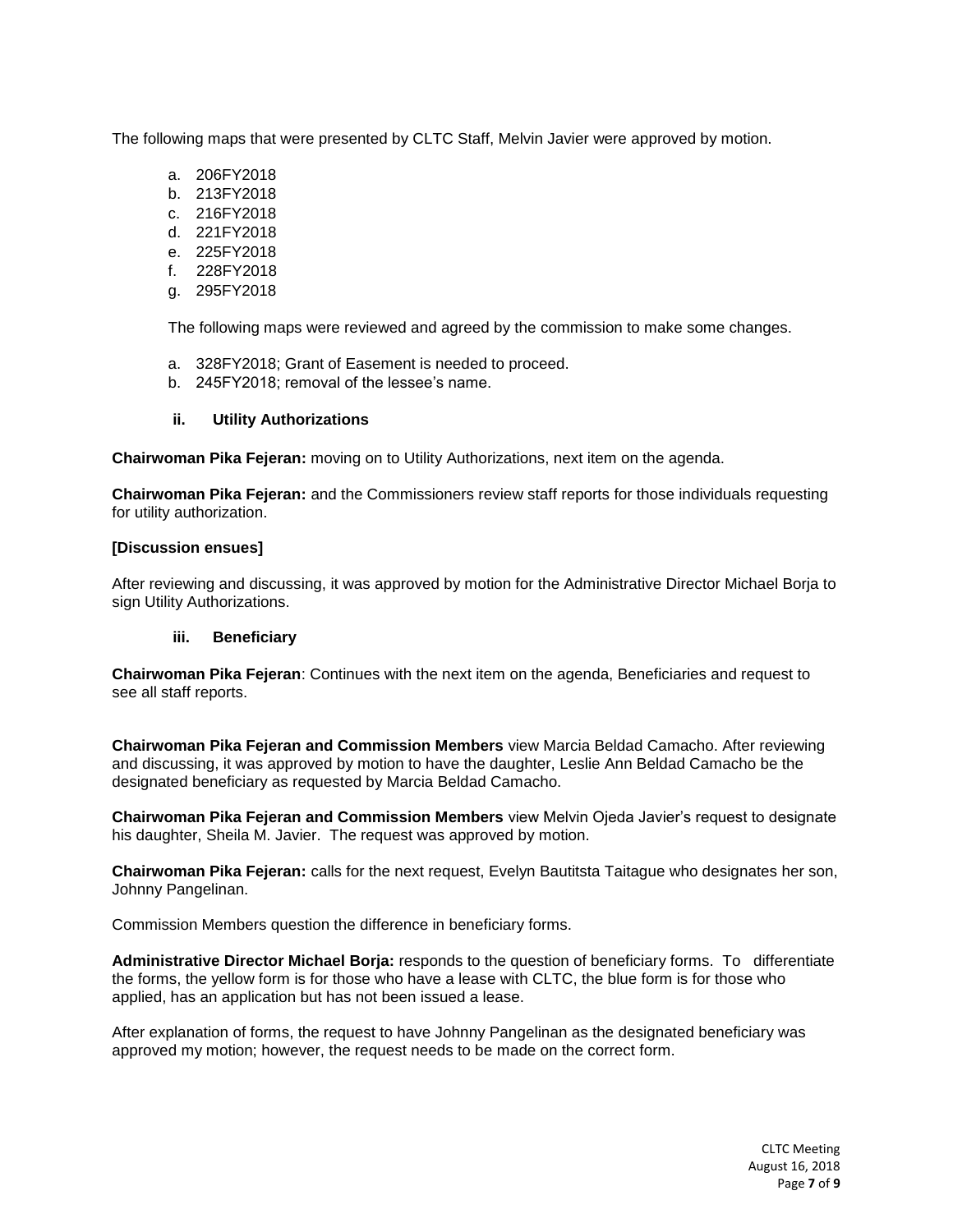Moving on to view the next beneficiary request by Chairwoman Fejeran is Bernadette Marie Manglona who designates her husband, Joseph Tenorio Mendiola Jr.

**The Commission Members along with Chairwoman Fejeran**: view the staff report. The request was approved by motion to have Joseph Tenorio Mendiola Jr. the designated beneficiary.

**Chairwoman Pika Fejeran:** calls Jodene Sanchez to the table, she signed in for public comments however; she was asked to standby early on in the meeting, as she is placed on the agenda for discussion.

**Jodene Sanchez** explains that her mom, Patsy Manglona is the lessee and passed away. Prior to her mom's passing she (Patsy Manglona) had listed her (Jodene Sanchez) and her sister, Sarah Ann Manglona as the designated beneficiaries. The CLTC policy only allows one beneficiary. Jodene Sanchez also informs the commission that she has been living and maintaining the property. She is the one who makes the utility payments and because of that, god forbid something happen and the utilities get disconnected, it would be difficult to have it reconnected because there is no documentation for the property that is under her name.

She pleads with the commission in regards to her situation.

**Former Yigo Mayor Robert Lizama:** asks if he can speak to the commission in support of Jodene Sanchez's request.

**Chairwoman Pika Fejeran:** allows former Mayor Lizama to speak.

**Former Mayor Lizama** informs the commission, he has seen how she has cared and put heart into her mom's property. She has done so much to keep it well maintained and clean. He asks for the commission to please consider Jodene in the request to take over what her mom has and left for her, and thanks the commission for their time.

# **[Discussion ensues]**

After further review and discussion, Jodene Sanchez as the beneficiary was approved by motion. It was also approved by motion to have Administrative Director Michael Borja to sign the Lease Addendum with a lot size reduction to approximately three acres.

**Chairwoman Pika Fejeran**: graciously confirms the decision to Jodene Sanchez, congratulates and thanks her for having patience for waiting for the commission to decide and waiting until the end of the meeting to be heard.

Due to time, the following items placed on the agenda will be discussed at the next CLTC Commission Meeting scheduled for September 6, 2018.

# **APPROVAL OF MINUTES**

- 1. May 03, 2018, Regular Meeting
- 2. May 17, 2018, Regular Meeting
- 3. June 21, 2018, Regular Meeting
- 4. Personnel Action
- 5. Constituent Staff Reports
- 6. 1995 Applicants with Leases
- 7. Switched and Transferred Leases